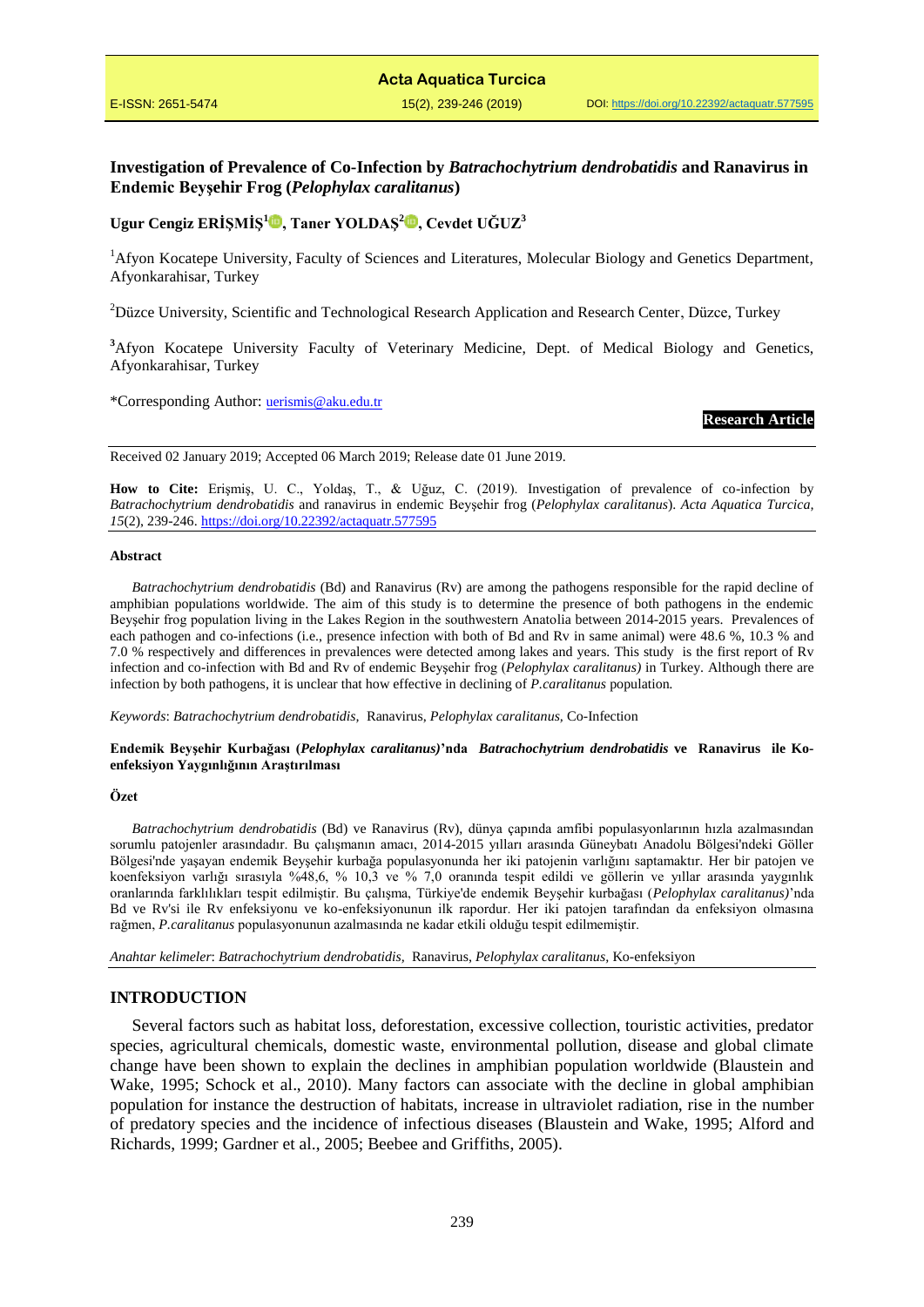A rise in the incidence of some infectious disease such as saprolegniasis, chytridiomycosis and Ranavirus has a causative role in the mortality and morbidity of amphibian populations (Daszak et al., 1999; 2003; Kilpatrick et al., 2010).

Chytridiomycosis, caused by *Batrachochytrium dendrobatidis* (Bd), is an infectious amphibian disease that has been associated with the decline in population worldwide (Berger et al., 1998; Laurance, 2008). Bd infects amphibians from the superficial, keratin-containing skin layers. (Berger et al., 1998; Rachowicz and Vredenburg, 2004). Infected frogs begin to die about 21 day, death usually occurs in adult animals (Voyles et al., 2012). Recent studies in Turkey have shown that Bd is present in *Pelophylax ridibundus*, *Hyla orientalis*, *Pseudepidalea variabilis*, *P. caralitanus* and *P. bedriagae*  (Gocmen et al., 2013; Erismis et al., 2014).

Iridoviridae family include Ranavirus (Rv) genus with other four genera, which are Iridovirus, Lymphocystivirus, Chloriridovirus and Megalocytivirus. Lymphocystiviruses and Megalocytiviruses infect fishes, Iridoviruses and Chloriridovirus infect insects and Rv viruses responsible for mortality and morbidity in amphibians, fishes and reptiles (Chinchar, 2002).

Many ectothermic vertebrates such as amphibians, fishes and reptiles were infected by Rv which detected from many diseased or healthy vertebrates as well as in invertebrates in Australia, America, Europa and Asia. Global amphibian declines have adverse effect on economy and ecology (Fijan et al., 1999; Speare and Smith, 1992; Chinchar et al., 2002; 2009; Hyatt et al., 2002). Infection can be transmited by animals ingesting other infected animals and contracting of animal-to-animal (Cullen and Owens, 2002; Picco and Collins, 2008). Furthermore, viruses spread by the translocation of infected fishes and the equipment of fishers such as boats, nets, and baits. (Pico et al., 2007). In addition, birds being potential vectors, can carry Rv on their feathers, bill and feet from one geographical location to others (Whittington et al., 1996).

*P. caralitanus*, the endemic Beyşehir frog, has been recently described species (Arikan, 1988) in the Lake District of southwestern Anatolia. Historically, it has been a common inhabitant of lakes and ponds at elevations of 950 - 1200 m (Arıkan, 1988; Budak et al., 2000; Jdeidi et al., 2001), ranging from the Konya plain to Denizli. Habitat loss as well as over-harvesting by commercial collectors principally for the Western European frog-leg market poses potential ongoing threats to the survival of this species. While it remains locally abundant at some sites, overall the Beyşehir frog population is in rapid decline and is now considered an endangered species [(IUCN International Union for Conservation of Nature)-(the IUCN Red List of threatened Species - 2010)].

Recently studies have shown that Chytridiomycosis is one of the threatening factor for amphibian in Turkey (Gocmen et al., 2013; Erismis et al., 2014), although there are a few studies about chytridiomycosis, there is not any report on Rv infection. To our knowledge, there has not been any published data dealing with the co-occurrence of these two pathogens in amphibian populations in Turkey. The aim of this study was then to estimate the prevalances of Bd and Rv in *P. caralitanus* in Lakes between May-2014 and July-2015.

# **MATERIALS and METHODS**

# **Field Sampling**

A total of 214 individuals (114 in 2014 and 100 in 2015) of Endemic Beyşehir frogs (*P. caralitanus*) were ramdomly collected from Işıklı Lake, Beyşehir Lake and Eğirdir Lake where located in Lake District, Turkey (Figure 1).

We used standardized sampling protocol for *Bd* detection (Hyatt et al., 2007; Marantelli et al., 2004; Kriger and Hero, 2007). Animals were swabbed 30 times along keratinized surfaces with sterile swabs (Medical Wire Company MW113) and swabs were stored in 95 % ethanol. Each animal was placed into an individual sterile bag containing 1 cm deep fresh-water for a while. Then, we collected skin rashes into a container. The sample of skin rashes were then placed in 2.0 ml sterile centrifuge tubes containing 95 % ethanol (Souza et al., 2012). At the end of sampling, animals were released to their own habitats. Collected samples were stored at -80 °C until analysis.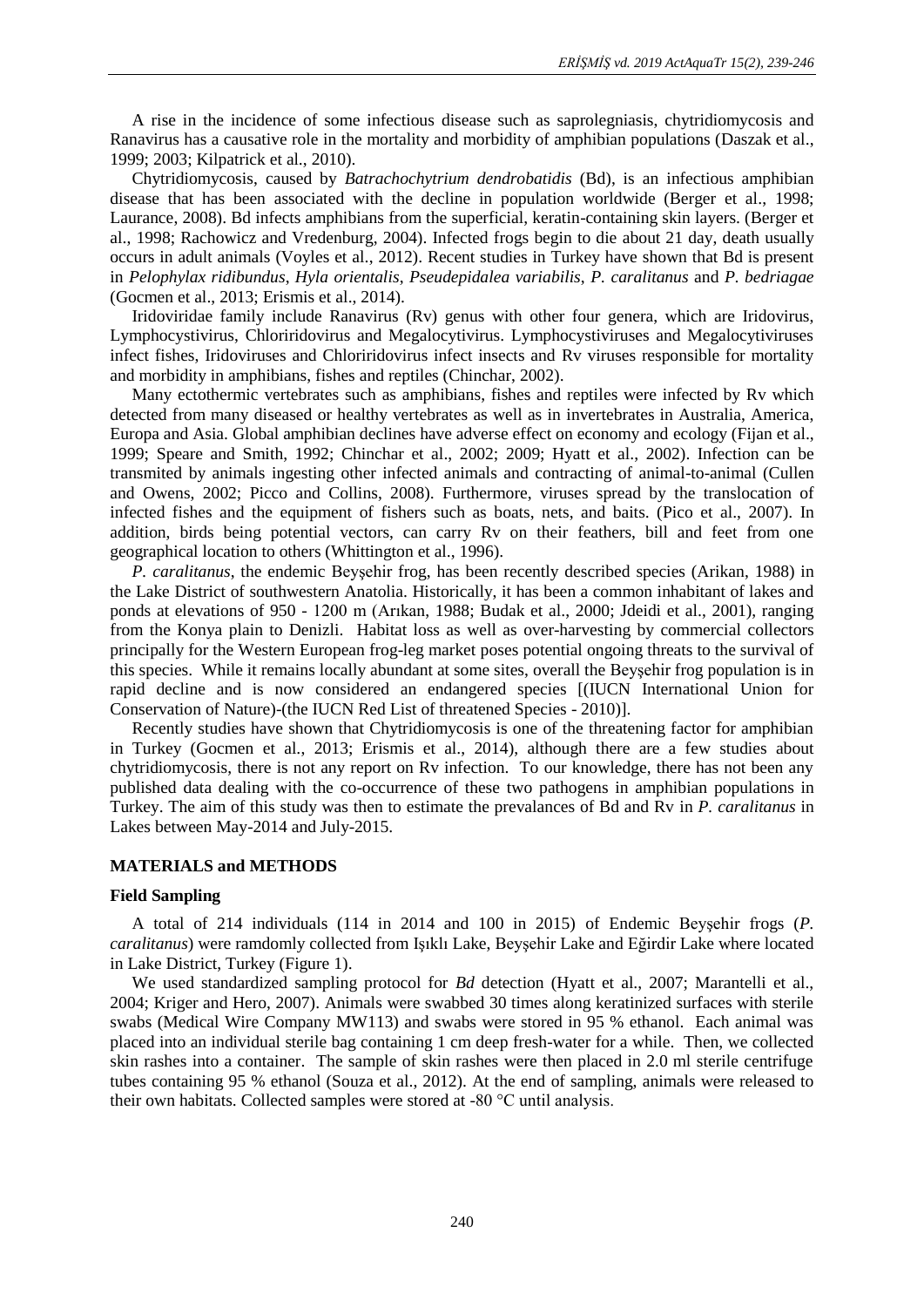

**Figure 1.** Location of the four study sites in the Lakes District of southwestern Anatolia, Turkey. Locality abbreviations: BYL, Beyşehir Lake; EGL, Eğirdir Lake, and ISL, Işıklı Lake

## **Sample Analysis**

For *Bd* DNA isolation, 30-40 mg of 0.5 mm diameter zirconium / silica beads were placed in the tubes. After adding an aliquot's of 50 μl PrepMan Ultra (Applied Biosystems # 4318930), the swaps were added into the tubes. The samples in the tubes were then homogenized at 4000 rpm for 45-60 sec with a BeadBug (Benchmark) device that allows for the disintegration of existing zoospores. After incubation for a short time period in the ice cube followed by centrifugation at  $13,000 \times g$  for 30 sec, the homogenization and centrifugation were repeated. The covers of the tubes were pierced using sterile needles of No. 22 or 23 gauge, and the tubes were kept in boiling water-bath for 10 minutes. The samples taken from the water bath were allowed to cool down at room temperature for 2 minutes, followed by 3 minutes at the highest speed ( $\sim$  13,000 x g) centrifugation at +4 °C. Supernatant was diluted 10 fold ( $\sim$  5 ng/ $\mu$ l) to use in qPCR procedures. The amount of DNA was measured by using fluorometric Qbit 2.0 device (Invitrogen tech.) and DNA samples were stored at -20 °C until analysis (Kriger et al., 2006).

For Rv, the skin piece is fixed in an microcentrifuge tube containing 95% ethanol. Fifty mg skin was transferred into 400 μl lysis buffer (NaCl 0,1 M, sucrose 0.5 M, Tris 0.1 M, EDTA 50 mM, SDS 0.5%) and homogenized with a homogenizer. The resulting homogenate was incubated for 30 minutes at 65 ° C. Then 57 μl of 8M potassium acetate was added on homogenate and incubated for 30 min in an ice bath. After incubation, the samples were centrifuged at 10,000 g for 15 min and the supernatant was transferred into a new microtube. One ml of ice-cold ethanol was added on samples. The DNA was then precipitated by centrifugation at 10,000 g for 15 min and stored at  $+ 4\degree$ C and then at -20  $\degree$ C by dissolving in 50 μl of TNE (Tris 6mM, NaCl 6mM, EDTA 0.2mM) buffer (Galli et al. 2006).

We used qPCR protocols previously described by Boyle et al., 2004; Kriger et al., 2006; Galli et al., 2006; Hyatt et al., 2007. For Bd*,* we used 20 μl reaction buffer with 5 μl template DNA and 25 μl reaction buffer with 5 μl of DNA template. Bd qPCR reaction buffer included 10 μl 2x Precision<sup>TM</sup> MasterMix (Genesig Advanced Kit, United Kingdom,), 1 μl of 10 picomole primer/probe mix (Genesig Advanced Kit, United Kingdom) and 4 μl nuclease-free water. Plates were runned at 1 cycle 95 °C ( 10 m.) and 50 cycles 95 °C (10 s), 60 °C (60 s).

We used Rv-specific MCP (Major Capsid Protein) and IE (Immediately Early) primer sets (Galli et al., 2006). We ran Rv reactions 10 μl SYBR Green Master Mix (Applied Biosystems), 1 μl 10 picomole forward primer and reverse primer and 8 μl nuclease-free water. Samples for both pathogens were runned in triplicate on an Exicycler™ 96 (Bioneer) Real Time PCR machine. Each plate contained negative controls. Bd analysis plates contained standards as the internal positive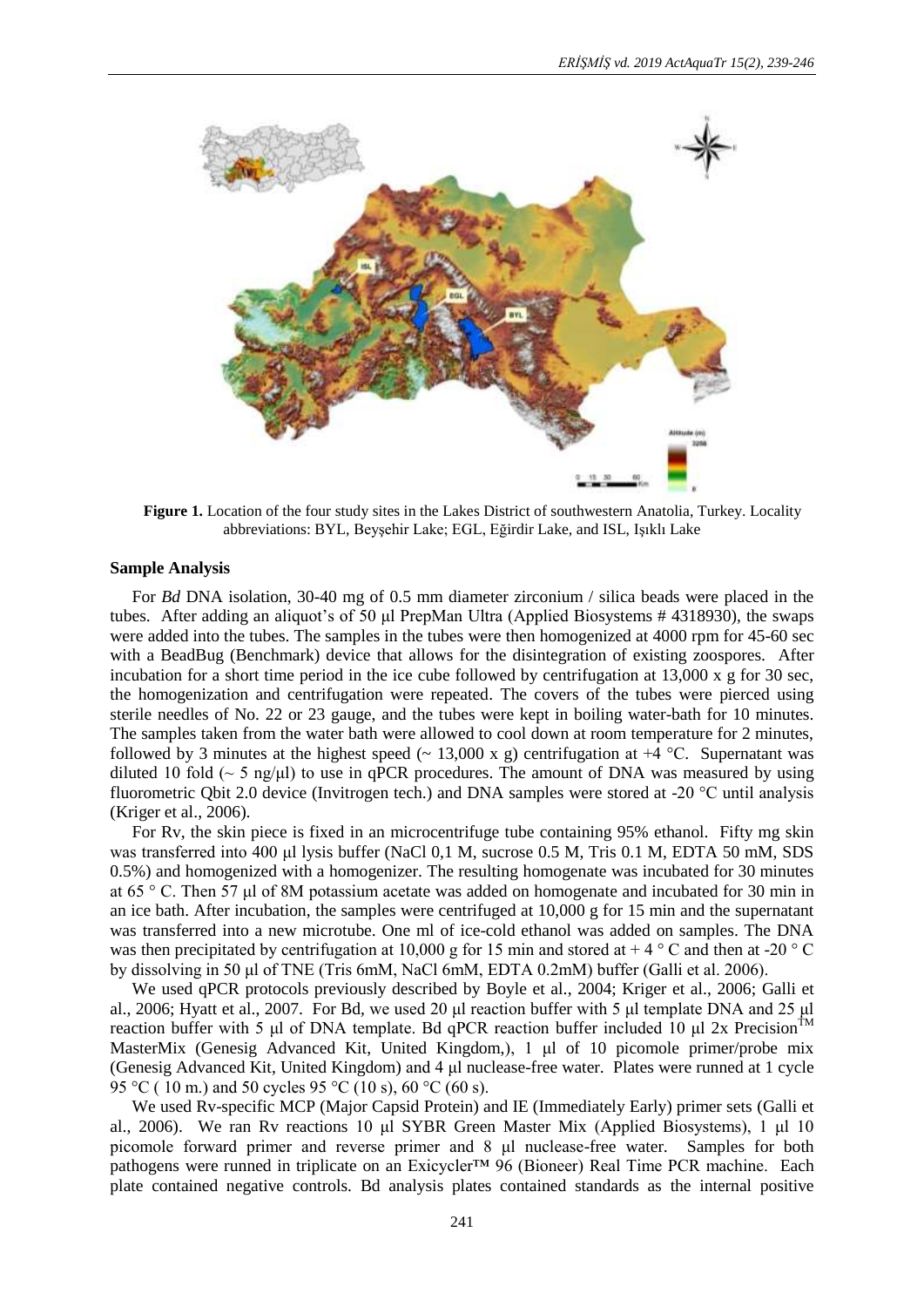controls. The positive controls and the standard curves were constructed using 10-fold for the component of serial dilutions kit (Genesig Advanced Kit, United Kingdom). For Rv testing, PCR products were checked via electrophoresis on a 1.0 % agarose gel (Galli et al., 2006).

## **Statistical Analysis**

In Bd analysis, swabs were considered as positive when  $G_0 > 0$  and negative when  $G_0 = 0$ . In RV analysis, samples were determined to be positive with qPCR  $C_f \leq 35$ . The prevalence of infection for both pathogens and co-infection e with 95% confidence intervals was calculated by dividing infected samples by total specimens. The chi-square test was used to determine differences in the prevalence of pathogens and co-infection between years and lakes. All analyses were performed using SPSS Statistic (IBM, version 23) software at *P*<0.05.

# **RESULTS**

We sampled 214 *P. caralitanus* over two years. 114 samples were collected during 2014 and 100 samples were collected during 2015. The overall prevalences of infection of *Bd, Rv,* and coinfection were 48.6 % (41.7-55.5; % 95 CI), 10.3 % (6.6-15.2; 95 % CI) and 7.0 % (4.0-11.3; % 95 CI), respectively. In EGL Lake, there is no positive result for Rv in 2014. In addition, in the same year, there was no co-infection in any lake (Table 1).

The prevalence of *Bd* infection was grater in 2015 than in 2014 all lakes and total prevalence was significantly increased from 34.2 % to 65.0 % (*P*<0.001). The prevalence of infection by *Bd* was the highest in ISL Lake in 2014 and 2015 years ( $P=0.001$ ). On the other hand, EGL Lake showed the lowest prevalence in both of years. Intensity of *Bd* infection calculated using by standard curve (ranged from  $10^1$  to  $10^6$ ). In BYL lake, 40 % of individuals had *Bd* infection intensity above 1000 zoospore genomic equivalent  $(G_e)$  in 2014 and the individuals in 2015 had not shown above 1000  $G_e$ . In EGL lake, the 12.5 % of samples had *Bd* intensity above 10.000  $G_e$  in 2014. In addition, the samples collected in 2015 had *Bd* intensity below 1000 G<sub>e</sub>. In the ISL Lake, the 20 % of individuals had infection intensity above  $1000 \, \text{G}_e$ .

We found significant differences in total prevalence of Rv infection among years ( $P<0.001$ ), but we did not find among the lakes (*P*>0.05). Prevalence of Rv increased in all lakes from 2014 to 2015. Although no Rv infection was detected in EGL Lake in 2014 year, a significant increase was observed in 2015. Additionally BYL Lake has the highest infection ratio in both of 2014 and 2015 years (Table 1).

In 2014 year, both Bd and Rv infections could not be found, but in 2015, coinfection was found in all places by 15.0 % coinfection prevalence (*P*<0.001). ISL Lake, which has the highest values in the prevalence of Bd infection in 2014 and 2015, has the highest value in the prevalence of coinfection (Table 1).

|          | Lake          | $\rm ^{o}C$ | Н<br>$\frac{0}{0}$ | $+Bd$ | <b>Bd</b> prevalance (CI) | $+{\bf R}{\bf v}$ | <b>Rv</b> prevalance (CI) | $Co-$<br>infected | Co-infection<br>prevalance (CI) | <b>Total</b><br>(N) |
|----------|---------------|-------------|--------------------|-------|---------------------------|-------------------|---------------------------|-------------------|---------------------------------|---------------------|
| May2014  | <b>BYL</b> 21 |             | 38                 | 10    | $37.0\%$ (19.4 - 57.6 %)  | 2                 | $7.4\% (0.9 - 24.3\%)$    | $\theta$          |                                 | 27                  |
|          | EGL 21        |             | 42                 | 16    | $30.2\%$ (18.3 - 44.3 %)  | $\theta$          | $\mathbf{0}$              | $\overline{0}$    |                                 | 53                  |
|          | ISL.          | -23         | 44                 | 13    | $38.2\% (22.2 - 56.4\%)$  | 2                 | $5.9\% (0.7 - 19.7\%)$    | $\theta$          |                                 | 34                  |
|          |               |             |                    |       |                           |                   |                           |                   |                                 |                     |
| July2015 | <b>BYL</b> 34 |             | 44                 | 26    | 74.3 % (56.7 - 87-.5 %)   | 7                 | $20\% (8.4 - 36.9\%)$     | 4                 | $11.4\%$ $(3.2 - 26.7\%)$       | 35                  |
|          | EGL 38        |             | 52                 | 9     | $34.6\% (17.2 - 55.7\%)$  | 4                 | $15.4\%$ (4.4 - 34.9 %)   | 4                 | $15.4\%$ (4.4 - 34.9 %)         | 26                  |
|          | <b>ISL</b>    | 35          | 46                 | 30    | $76.9\% (60.7 - 88.9\%)$  | 7                 | $17.9\% (7.5 - 33.5\%)$   | 7                 | $17.9\%$ (7.5 - 33.5 %)         | 39                  |
|          | Total         |             |                    | 104   | $48.6\% (41.7 - 55.5\%)$  | 22                | $10.3\%$ (6.6 - 15.2 %)   | 15                | $7.0\%$ $(4.0 - 11.3\%)$        | 214                 |

**Table 1.** Prevalence with 95% confidence interval of *Batrachochytrium dendrobatidis* (*Bd*), Ranavirus (Rv), and coinfection by year and in endemic Beyşehir Frog (*Pelophylax caralitanus*) of Turkey. BYL: Beyşehir Lake, EGL: Eğirdir Lake, ISL: Işıklı Lake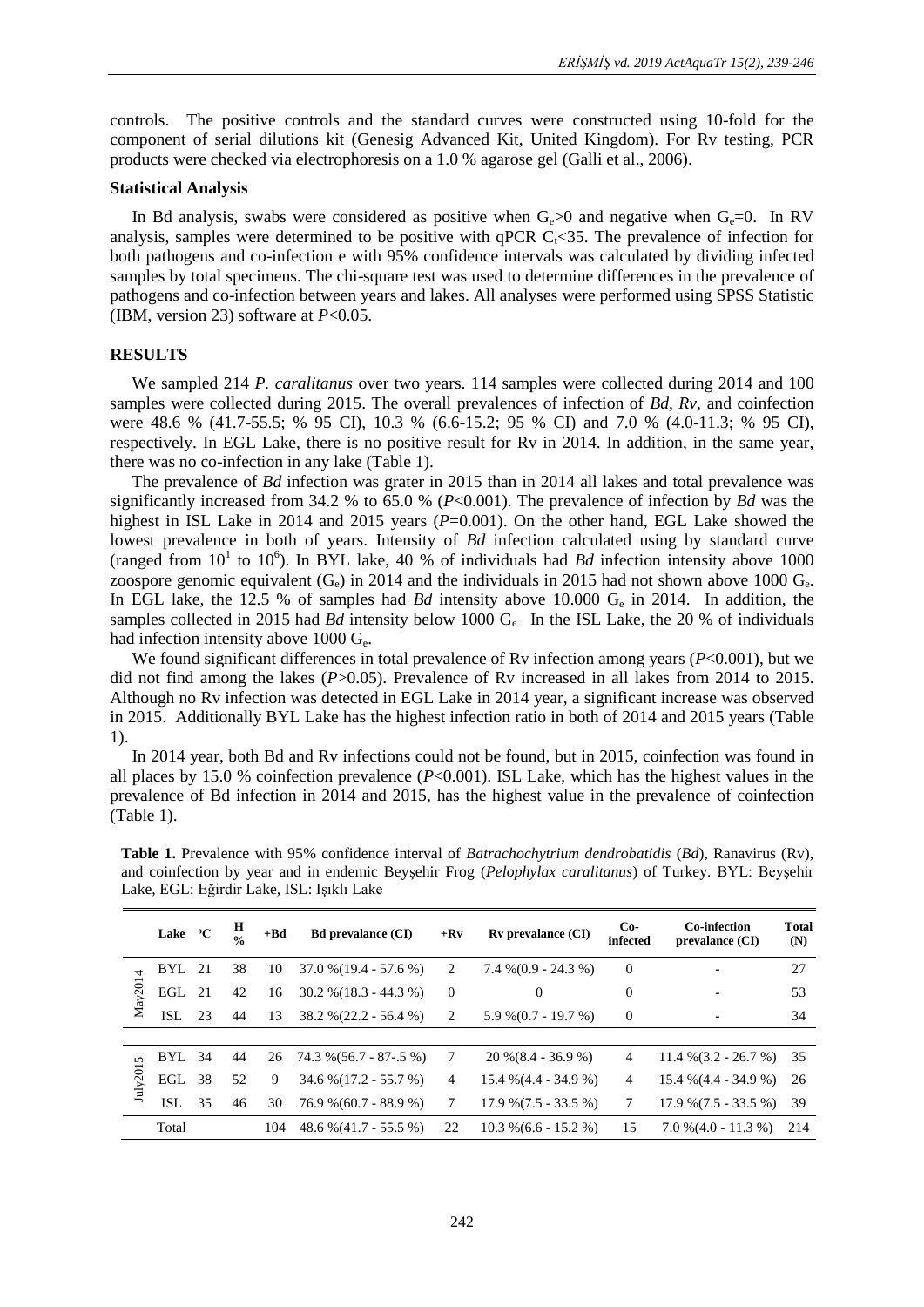## **DISCUSSION**

Bd infection and co-infection prevalence were the highest in ISL lakes. The density of the animals studied in fieldwork was also the highest in ISL lakes too. We think that the high density of population accelerates the spread of infections. However, this hypothesis needs to be further supported through future works on the endemic *P. caralitanus* species in the lakes area. Despite the abundance of frog population in the EGL Lake, the rate of infection does not change significantly over the years. This might be due to the high flowing rate in the sampling regions of lakes since the high rate of water flow prevents zoospores infection to other animals and therefore, prevents spreading the co-infection of multiple pathogens within amphibian hosts. It has been reported that the co-occurrence of Bd and Rv within sites (though not within hosts) (Fox et al., 2006; Hoverman et al., 2012; Souza et al., 2012). Furthermore, Miller et al. (2008) documented the concurrent infections of Bd and Rv in captive amphibians. For example, Miller et al. (2011) summarized the information on Rv infection in amphibians and demonstrated infections in 9 of 70 species of amphibians from 14 families. In a previous study in this area, the only prevalence of *Bd* in BYL, EGL and ISL lakes were 32.1 %, 14.0 % and 20.5 %, respectively (Erismis et al., 2014) and to our knowledge, there was not any studies aimed to document the co-infections by Bd and Rv in Turkish amphibians. In this study, the presence of Rv and co-infection in the frog was initially studied along with the detection of increase in *Bd* infections. Furthermore, our current study presents the first data about the known Rv infection and coinfection with Bd and Rv in the wild populations of endemic Beyşehir frogs. The prevalence of Rv infection has increased at least twice as much in each lake in 2015 in comparison to 2014. Especially in EGL Lake, although the infection was not encountered in 2014, 15.4% was detected in 2015. The prevalence of Rv infection in BYL and ISL lakes was found to be increased significantly in 2015 year in comparison to 2014 year, and a higher prevalence was detected in the BYL in the same year analysis. While no co-infection was found in the samples in 2014, 15 animals were found to be infected with both *Bd* and Rv in the 2015 samples. The prevalence of coinfection in ISL Lake was found to be higher than in the BYL and EGL lakes. And also, the prevalence of *Bd* infection in ISL lake was higher than other lakes. Failure to identify Rv in 2014 can depend on the sampling season and area. Our findings suggest that the intensity of populations and a stationary smaller water environment reveal that the spread of infections occur more easily and rapidly. Moreover, the ISL Lake has a lower altitude than other lakes and the milder climatic conditions provide a more favorable environment for the development of pathogens. The temperature and humidity recording in the three showed that the prevalence and the severity of disease outbreaks were greater during the warmer months (Table 1). Our finding support the previous studies about the relationships with climate change and the epidemiological effects of both pathogens on amphibians (Fox et al., 2006; Miller et al., 2007; Rothermel et al., 2008; Schock et al., 2010; Reshetnikov et al., 2014; Warne et al., 2016; Frances et al., 2016).

Rv and co-infection prevalance is present in each three lakes at very low prevalence rates. Despite the high prevalence of Bd sampled in all three lakes, there was not one die off event observed during our sampling. There is the possibility that mortality events can be occurred in active period of the animal after the sampling events at May - 2014 and at June 2015. Given that mortality rates closely track infection rates (Brunner et al., 2007; Cunningham et al., 2007; Hoverman et al., 2011), additional mortality events likely can be occurred before/after our study but were undetected. Another study starting in 2010 was stressed that a steep enigmatic decline was observed in an endangered but stable population of fire salamanders (*Salamandra salamandra*) in the south of the Netherlands. In 2015, only 4% of the population remained. None of the mortalities could be attributed to Bd or any other known viral or bacterial amphibian pathogen (Spitzen-van der Sluijs et al. 2013). This is the first study of determined in Rv infection and co-infection in Turkey.

Our finding in three lakes with Bd, Rv and co-infection prevalence levels suggests that die offs may have been imminent but missed due to a single visit in that season, therefore our results underscore the need for intensive monitoring over time to assess the impacts of co-infection on amphibian populations. Because the increased prevalence of pathogens over the years suggests that similar studies and monitoring of population in the region should continue to be studied through earlier season sampling and later season sampling in the year. Field trials and controlled condition studies will help to reveal the role of epidemic diseases that threaten endemic Beyşehir frog population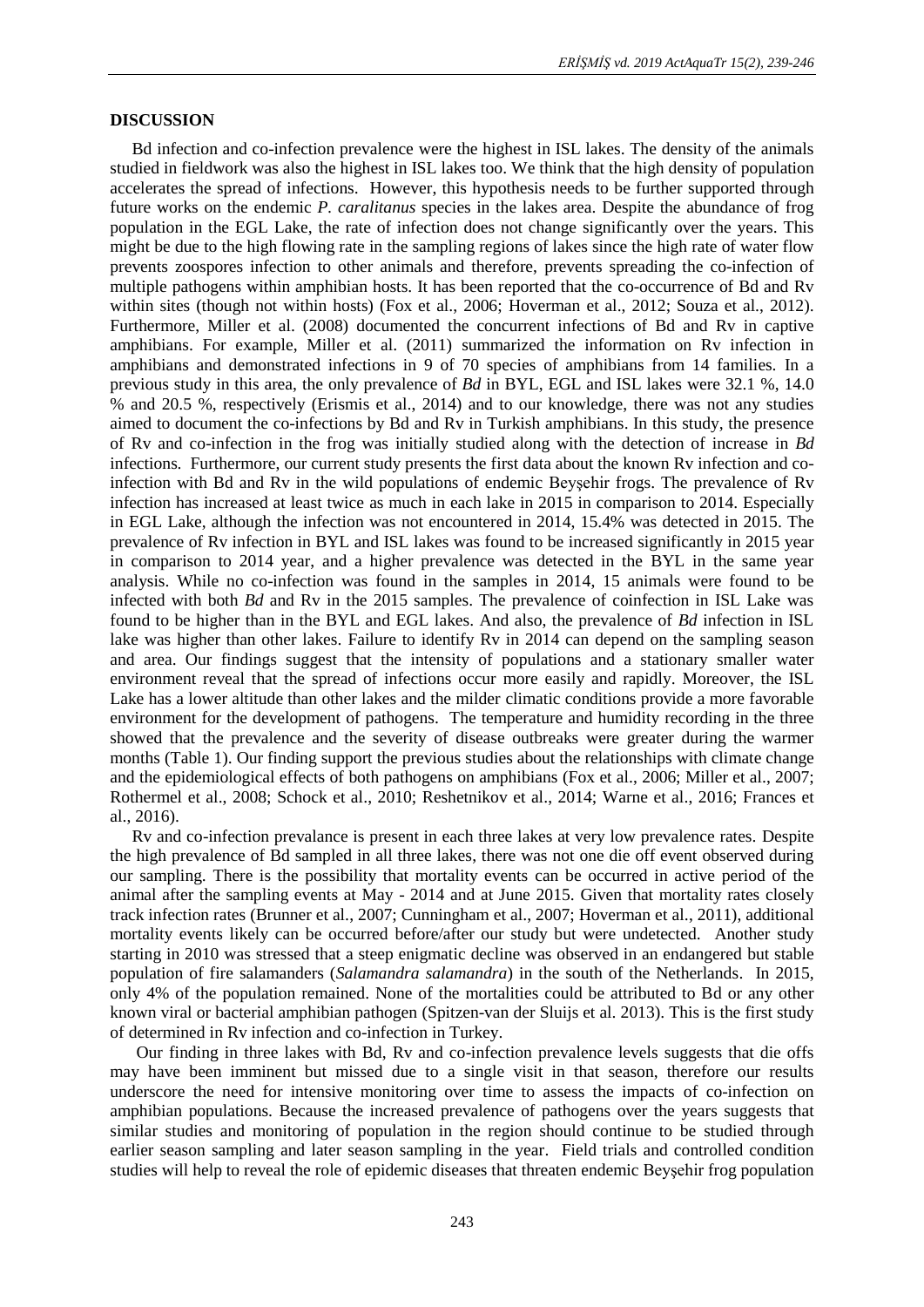and remaining other Turkish amphibian species. Investigation of other pathogens as well as Bd and Rv will be of a great importance for the protection of the aquatic ecosystem in the region.

**Acknowledgments:** The research was supported in part by the Scientific and Technical Research Council of Turkey (TUBITAK), project number 113Z139).

### **REFERENCES**

- Alford, R.A., & Richards, S.J. (1999). Global amphibian declines: a problem in applied ecology. *Annual Review of Ecology and Systematics*, *30,* 133-165.
- Arıkan, H. (1988). On a new form *Rana ridibunda* from Turkey. *İstanbul Üniversitesi, Fen Fakültesi Mecmuası*, *53*, 81-87.
- Beebee T.J., & Griffiths, R.A. (2005). The amphibian decline crisis: a watershed for conservation biology. *Biological Conservation*, *125*, 271-285.
- Berger, L., Speare, R., Daszak, P., Green, D.E., Cunningham, A.A., Goggin, C.L., Slocombe, R., Ragan, M.A., Hyatt, A.D., McDonald, K.R., Hines, H.B., Lips, K.R., Marantelli, G., & Parkes, H. (1998). Chytridiomycosis causes amphibian mortality associated with population declines in the rainforests of Australia and Central America. *Proceedings Natural Academy Science USA, 95,* 9031-9036.
- Blaustein, A.R., & Wake, D.B. (1995). The puzzle of declining amphibian populations. *Scientific American*, *272*, 52-57.
- Budak, A., Tok, C.V., & Ayaz, D. (2000). On specimens of *Rana ridibunda* Pallas, 1771 Anura: Ranidae collected from Işıklı Lake Çivril-Denizli. *Turkish Journal of Zoology 24,*135-137.
- Brunner, J.L., Schock, D.M., & Collins, J.P. (2007). Transmission dynamics of the amphibian ranavirus *Ambystoma tigrinum* virus. *Diseases of Aquatic Organisms*, *77*, 87-95
- Chinchar, V.G. (2002). Ranaviruses family iridoviridae: emerging cold-blooded killers. *Archives of Virology*, *147,* 447-470.
- Chinchar, V.G., Hyatt, A., Miyazaki, T., & Williams, T. (2009), Family iridoviridae: poor viral relations no longer. *Current Topics in Microbiology and Immunology*, *328*, 123-170.
- Cullen, B.R., & Owens, L. (2002). Experimental challenge and clinical cases of bohle iridovirus BIV in native Australian anurans. *Diseases of Aquatic Organisms*, *49*, 83-92.
- Cunningham, A.A., Hyatt, A.D., Russell, P., & Bennett, P.M. (2007). Experimental transmission of a ranavirus disease of common toads (*Bufo bufo*) to common frogs (*Rana temporaria*). *Epidemiology and Infection, 135*,1213-1216
- Daszak, P., Berger, L., Cunningham, A.A., Hyatt, A.D., Green, G.E., & Speare, R. (1999). Emerging infectious diseases and amphibian population decline. *Emerging Infectious Diseases, 5:* 735-748.
- Daszak P, Cunningham A. A., & Hyatt A.D. (2003). Infectious disease and amphibian population declines. *Diversity and Distributions*, *9*, 141-150.
- Erismis, U.C., Konuk, M., Yoldas, T., Agyar, P., Yumuk, D., & Korcan. S.E. (2014). Survey of Turkey's endemic amphibians for chytrid fungus *Batrachochytrium dendrobatidis*. *Diseases of Aquatic Organisms 111* (2),153-157.
- Fijan, N., Matasin, Z., Petrinec, Z., Valpotic, I., & Zwillingberg, L.O. (1991). Isolation of an iridovirus-like agent from green frog *Rana esculenta*. *Veterinarski Arhiv*, *61*, 151-158.
- Fox, S.F, Greer, A.L., Torres-Cervantes, R., & Collins, J.P. (2006). First case of ranavirus associated morbidity and mortality in natural populations of the south american frog *Atelognathus patagonicus*. *Diseases of Aquatic Organisms, 72*, 87-92.
- Frances, C.C., Halder, J.B., Daniel, O., Bielby, J., Semenov, M.,A., Jombart, T., Loyau-Schmeller, D.S., Cunningham, A.A., Rowcliffe, M., Gardner, T.W.J., Bosch, J., & Fisher, M.C. (2106). Climate forcing of an emerging pathogenic fungus across a montane multi-host community. *Philosophical transactions of the Royal Society Biological sciences, 371*, 1-8.
- Galli, L., Pereira, A., Marquez, A., & Mazzoni, R. (2006). Ranavirus detection by PCR in cultured ladpoles *Rana catesbeiana* Shaw 1802 from South America. *Aquaculture*, *257*, 78-82.
- Gardner, T.W.J., Walker S., Bosch J., Hyatt. A.D., Cunningham, A. A., & Fisher, M.C. (2005). Chytrid fungus in Europe. *Emerging Infectious Diseases, 11*, 1639-1641.
- Göçmen, B., Veith, M., Iğci, N., Akman, B., Godmann, O., & Wagner, N. (2013). No detection of the amphibian pathogen *Batrachochytrium dendrobatidis* in terrestrial Turkish salamanders (Lyciasalamandra) despite its occurrence in syntopic frogs (*Pelophylax bedriagae*). *Salamandra*, *491*, 51-55.
- Hoverman, J., Mihaljevic, J., Richgels, K., Kerby, J., & Johnson, P. (2012). Widespread co-occurrence of virulent pathogens within California amphibian communities. *EcoHealth 9*, 288-292.
- Hoverman, J.T., Gray, M.J., Haislip, N.A., & Miller, D.L. (2011). Phylogeny, life history, and ecology contribute to differences in amphibian susceptibility to ranaviruses. *EcoHealth 8*, 301-319.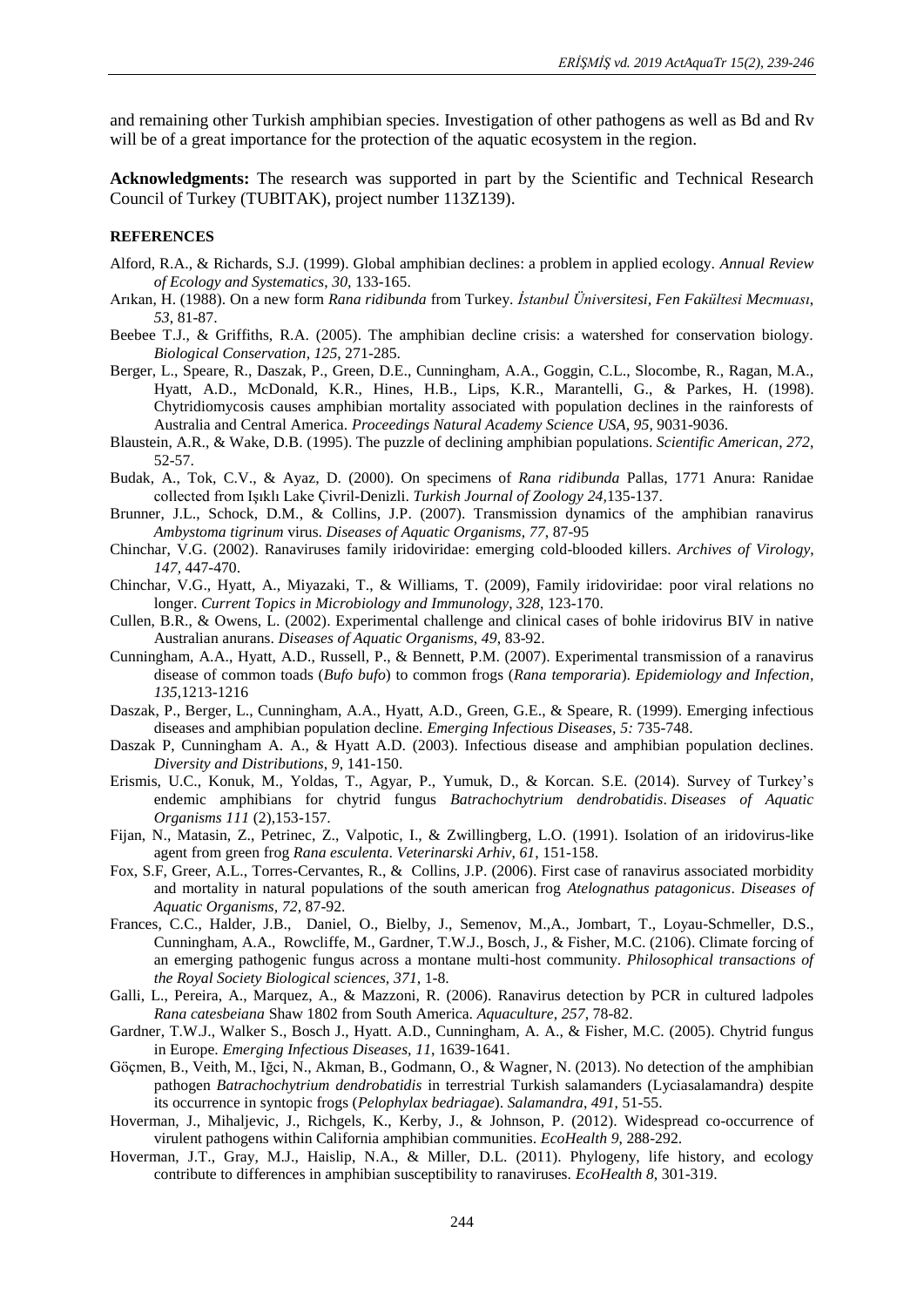- Hyatt, A.D., Boyle, D.G., Olsen, V., Boyle, D.B., Berger, L., Obendorf, D., Dalton, A., Kriger, K., Hero, M., Hines, H., Phillott, R., Campbell, R., Marantelli, G., Gleason, F., & Colling, A. (2007). Diagnostic assays and sampling protocols for the detection of *Batrachochytrium dendrobatidis*. *Diseases Of Aquatic Organisms*, *73,* 175-192.
- Hyatt, A.D., Williamson, M., Coupar, B.E., Middleton, D., Hengstberger, S.G., Gould, A.R., Selleck, P., Wise, T.G., Kattenbelt, J., Cunningham, A. A., & Lee, J. (2002). First identification of a ranavirus from green pythons *Chondropython viridis*. *Journal of Wildlife Disease*, *38,* 239-252.
- Jdeidi, T., Bilgin, C.C., & Kence, M. (2001). New localities extend the range of *Rana bedriagae caralitana* Arikan, 1988 Anura: Ranidae further west and suggest specific status. *Turkish Journal of Zoology*, *25*,153-158.
- Kilpatrick, A.M., Briggs, C.J., & Daszak, P. (2010). The ecology and impact of chytridiomycosis: An emerging disease of amphibians. *Trends in Ecology and Evolution*, *25*,109-118.
- Kriger K.M., Hero, J.M., & Ashton, K.J. (2006). Cost efficiency in the detection of chytridiomycosis using pcr assay. *Disease of Aquatic Organisms, 71,* 149–154.
- Kriger, K. M., & Hero, J. M. (2007). The chytrid fungus *Batrachochytrium dendrobatidis* is nonrandomly distributed across amphibian breeding habitats. *Diversity and Distributions*, *13*, 781-788.
- Laurance, W. F. (2008). Global warming and amphibian extinctions in eastern Australia. *Austral Ecology, 33*, 1- 9.
- Lesbarreres, D., Balseiro, A., Brunner, J., Chinchar, V.G., Duffus, A., Kerby, J., Miller, D.L., Robert, J., Schock, D.M., Waltzek, T., & Gray, M.J. (2012). Ranavirus: past, present and future. *Biology Letters*, *8*, 481-483.
- Marantelli, G., Berger, L., Speare, R., & Keegan, L. (2004). Changes in distribution of *Batrachochytrium dendrobatidis* and keratin during tadpole development leading to high mortality after metamorphosis. *Pacific Conservation Biology*, *10,* 173-179.
- Miller D.L., Rajeev, S., Gray, M. J., & Baldwin, C.A. (2007). Frog virus 3 infection, cultured American bullfrogs. *Emerging Infectious Diseases*, *13*, 342-343.
- Miller, D.L., Rajeev, S., Brookins, M., Cook, J., Whittington, L., & Baldwin, C. A. (2008). Concurrent infection with Ranavirus, *Batrachochytrium dendrobatidis*, and Aeromonas in a captive anuran colony. *Zoo and Wildlife Medicine, 39*, 445-449.
- Miller, D., Gray, M., & Storfer, A. (2011). Ecopathology of ranaviruses infecting amphibians. *Viruses*, *3*, 2351- 2373
- Picco, A. M., Brunner, J. L., & Collins, J. P. (2007). Susceptibility of the endangered California tiger salamander, *Ambystoma californiense*, to ranavirus infection. *The Journal of Wildlife Diseases, 43*, 286– 290.
- Picco, A. M., & Collins, J. P. (2008). Amphibian commerce as a likely source of pathogen pollution. *Conservation Biology*, *22*, 1582-1589.
- Rachowicz, L. J., & Vrendenburg, V.T. (2004). Transmission of *Batrachochytrium dendrobatidis* within and between amphibian life stages. *Disease of Aquatic Organisms, 61*,75-83.
- Reshetnikov, A. N., Chestnut, T., Brunner, J. L., Charles, K., Nebergall, E. E., & Olso, D. H. (2014). Detection of the emerging amphibian pathogens *Batrachochytrium dendrobatidis* and ranavirus in Russia. *Diseases of Aquatic Organisms*, *110*, 235-240.
- Rothermel, B. B., Walls, S. C., Mitchell, J. C., Dodd, Jr. C. K., Irwin, L. K., Green, D. E., Vazquez, V. M., Petranka, J. W., & Stevenson, D.J. (2008). Widespread occurrence of the amphibian chytrid fungus *Batrachochytrium dendrobatidis* in the southeastern USA. *Diseases of Aquatic Organisms*, *82*, 3-18.
- Schock, D. M., Ruthig, G. R., Collins, J. P., Kutz, S. J., Carriere, S., Gau, R. J., Veitch, A., Larter, N. C., Tate, D. P., Guthrie, G., Allaire, D. G., & Popko, R. (2010). Amphibian chytrid fungus and ranaviruses in the Northwest Territories, Canada. *Diseases of Aquatic Organisms 92*, 231-240
- Souza, M. J., Gray, M. J., Colclough, P., & Miller, D. L. (2012). Prevalence of infection by Batrachochytrium dendrobatidis and ranavirus in eastern hellbenders (*Cryptobranchus alleganiensis alleganiensis*) in eastern Tennessee. *The Journal of Wildlife Diseases*, *48*, 560-566
- Speare, R., & Smith, J. R. (1992). An iridovirus-like agent isolated from the burrowing frog, *Lymnodynastes ornatus* in northern Autralia. *Diseases of Aquatic Organisms*, *14*, 51-57.
- Spitzen, A., Spikmans, F., Bosman, W., & Zeeuw, M. (2013). Rapid enigmatic decline drives the fire salamander (*Salamandra salamandra*) to the edge of extinction in the Netherlands. *Amphibia Reptilia 34,* 233-239.
- Voyles, J. S., Johnson, L. R., Briggs, C. J., Cashins, S. D., Alford, R. A., Berger, L., Skerratt, L. F., Speare, R., & Rosenblum, E. B. (2012). Temperature alters reproductive life history patterns in *Batrachochytrium dendrobatidis*, a lethal pathogen associated with the global loss of amphibians. *Ecology and Evolution 2*, 2241-2249.
- Warne, R. W., Bumbard, B., Grange, S., Vredenburg, V. T., & Catenazzi, A. (2016). Co-infection by chytrid fungus and ranaviruses in wild and harvested frogs in the tropical Andes*. PlosOne*, *11*(*1*), 1-15.